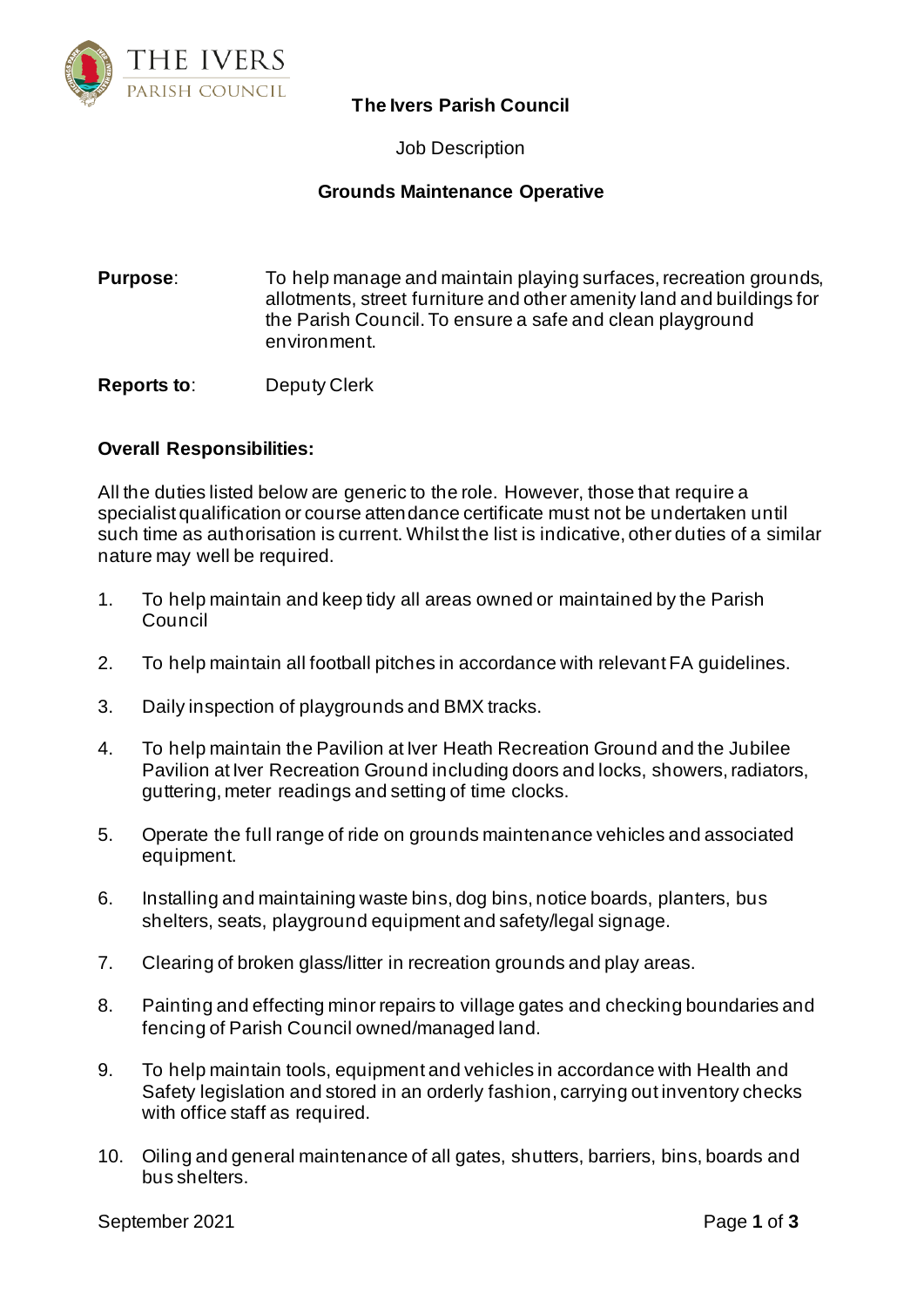- 11. Carrying out minor tree work, hedge cutting and strimming as required.
- 12. Carrying out visual checks on all Parish land in terms of graffiti, damage or dangerous conditions and report to the Deputy Clerk. Removal of graffiti where possible.
- 13. Letting contractors into various Parish Council owned premises for annual maintenance of boilers, fire equipment, pumps, alarms and CCTV etc.
- 14. Support community events which may involve out of hours work (time off in lieu will apply).

## **Ancillary and occasional duties**:

- 15. Attending training sessions and exhibitions as required.
- 16. Safety testing of memorials in the burial grounds, recording results.
- 17. Landscaping/footpath work within the areas detailed above.
- 18. Any other work that might reasonably be required from time to time.